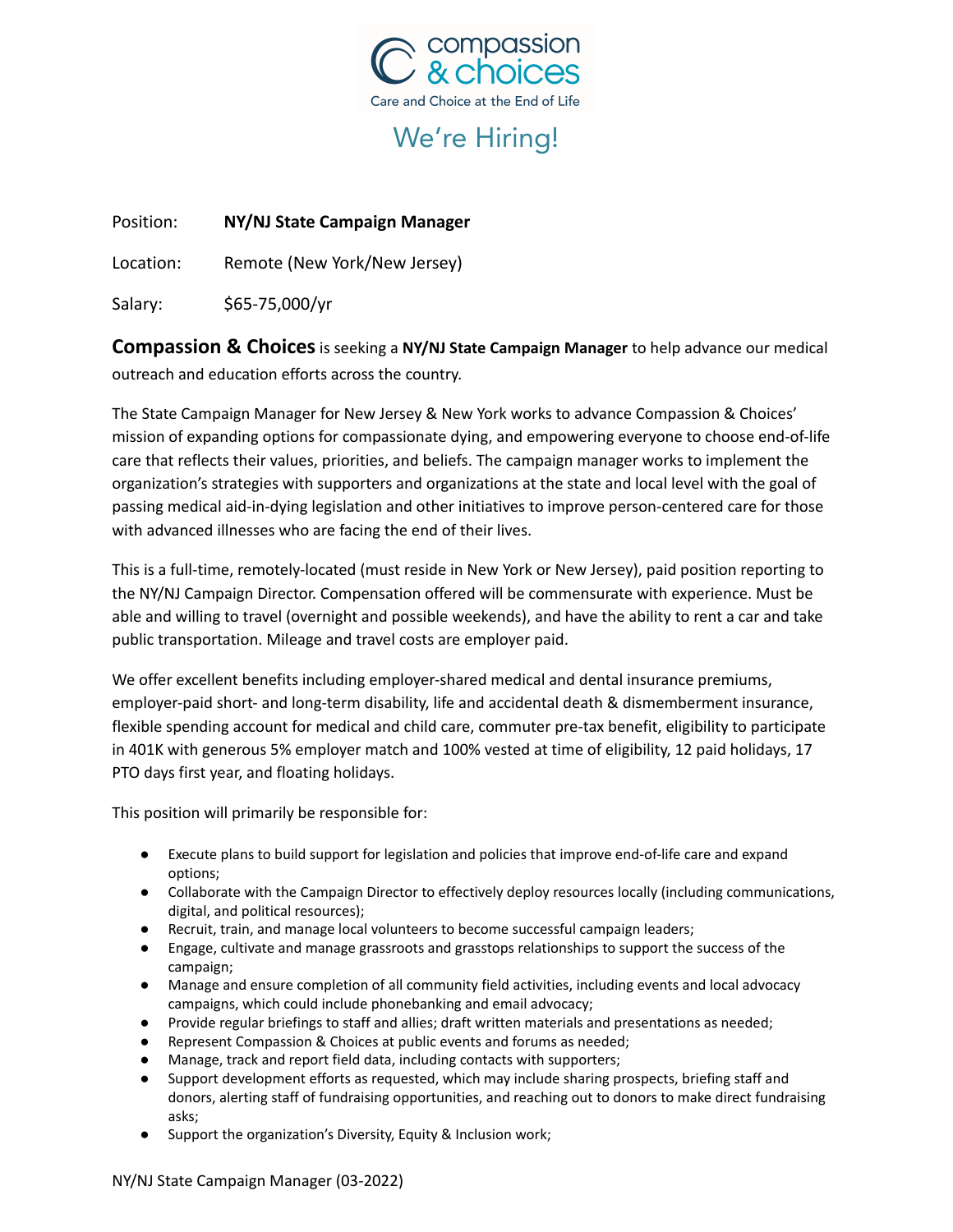- Complete required related reports in a timely fashion (e.g., expense reports, time cards, performance reviews, and weekly reports);
- Other duties as assigned

## **Preferred Qualifications (You will be a good fit):**

#### **Education and Experience:**

- Bachelor's or Associate's degree in a related field (e.g., Political Science, Public Policy, Law, Journalism) - or equivalent combination of education and/or experience.
- Three (3) to Five (5) years directly related experience (or an equivalent combination of education and experience) which includes:
	- Demonstrated knowledge of local, state and federal government activities and structures;
	- Demonstrated understanding of public policy or issue-based advocacy, community mobilization, and advocacy tactics and communications.
	- Experience working on a political or issue campaign strongly preferred.

#### **Skills:**

- Language Skills: Ability to read, analyze and interpret the news; read and follow a campaign plan; and write persuasively for a variety of internal and external audiences.
- Mathematical Skills: Ability to track and record expenses and project costs within a budget.
- Reasoning Ability: Ability to identify problems, find and establish facts, and draw valid conclusions.
- Computer Skills: Ability to work within the Google platform, including the ability to use shared Google Docs and manage spreadsheets.

#### **How to Apply**:

Email current resume and cover letter as one PDF document to Jobs@CompassionAndChoices.org. In the subject line of your email, indicate "Last\_First Name, NYNJ 03-22". In your cover letter, please (1) indicate how your personal philosophy aligns with our mission, (2) provide a brief summary of your directly related experience, and (3) provide your salary expectation (with a specific amount/range vs 'negotiable').

Questions about the position may be directed to Jobs@compassionandchoices.org.

### **About Compassion & Choices**

Across the nation, Compassion & Choices works to create a society that affirms life and accepts the inevitability of death, embraces expanded options for compassionate dying, and empowers everyone to choose end-of-life care that reflects their values, priorities and beliefs. To make this vision a reality, we improve care, expand options and empower everyone to chart their end-of-life journey.

Compassion & Choices is committed to building a staff that reflects the diverse communities that make up our country. We are an Equal Opportunity Employer and recruit, hire, train, promote, and administer any and all personnel actions without regard to age, color, creed, disability, economic status, ethnic